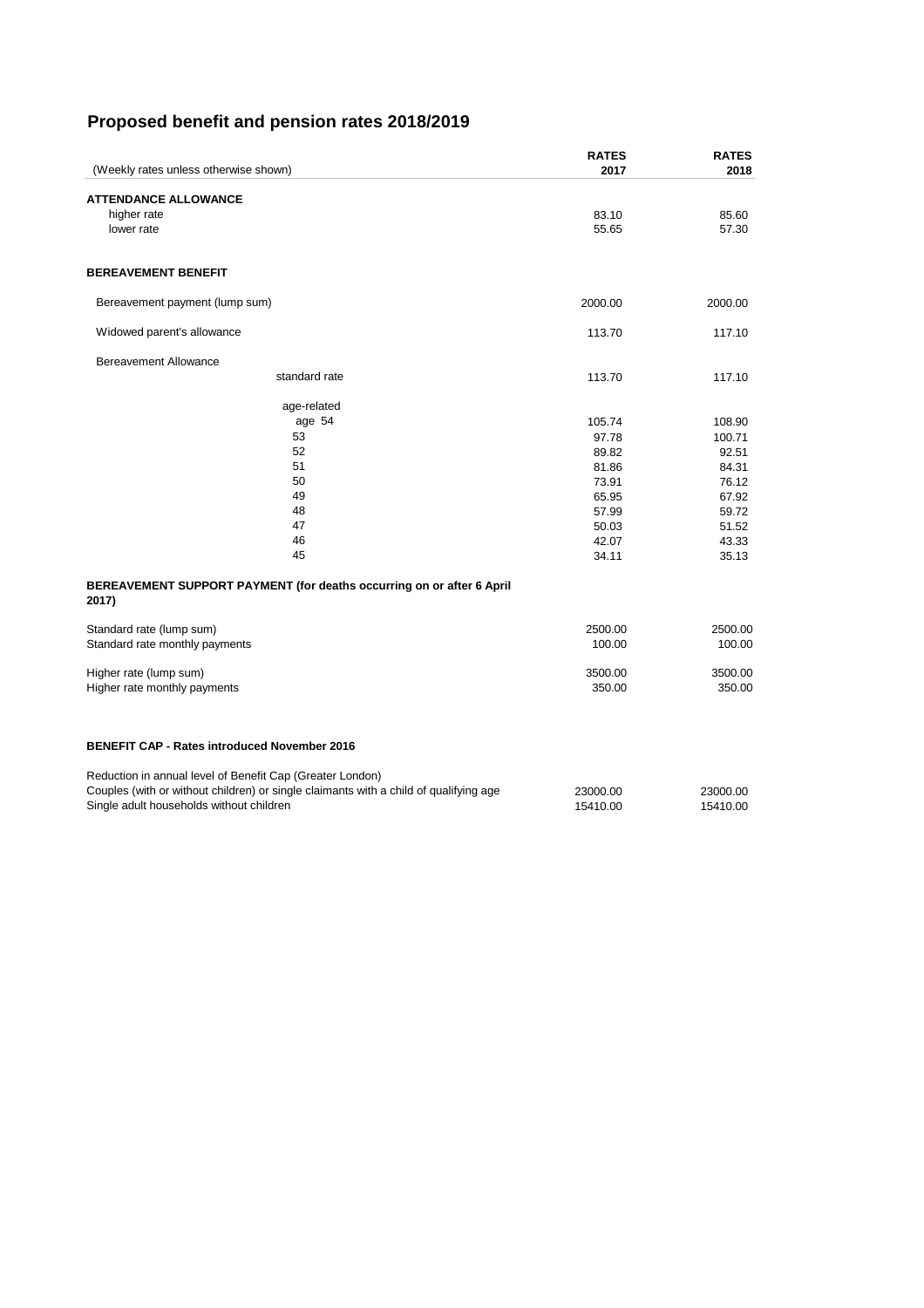| aged 25 and over in receipt of IS and JSA(IB),                                                                                                                                                                                                             |                      |                      |
|------------------------------------------------------------------------------------------------------------------------------------------------------------------------------------------------------------------------------------------------------------|----------------------|----------------------|
| Non-dependant deductions from housing benefit and from IS, JSA(IB), ESA(IR) and<br><b>Pension Credit</b>                                                                                                                                                   |                      |                      |
| DEDUCTIONS - rules common to Income Support, Jobseeker's Allowance,<br><b>Employment and Support Allowance, Pension Credit and Housing Benefit</b><br>unless stated otherwise                                                                              |                      |                      |
| <b>CARER'S ALLOWANCE</b>                                                                                                                                                                                                                                   | 62.70                | 64.60                |
| Tariff income - Pension Credit and Housing Benefit where claimant / partner is over<br>Guarantee Credit qualifying age<br>£1 for every £500, or part thereof, above or between the amount of<br>capital disregarded and any capital upper limit applicable |                      |                      |
| Tariff income<br>£1 for every £250, or part thereof, between the amount of<br>capital disregarded and the capital upper limit                                                                                                                              |                      |                      |
| Amount disregarded (living in RC/NH)                                                                                                                                                                                                                       | 10000.00             | 10000.00             |
| qualifying age for Pension Credit<br>Child disregard (not Pension Credit, Employment and Support Allowance nor<br>Housing Benefit)                                                                                                                         | 10000.00<br>3000.00  | 10000.00<br>3000.00  |
| Amount disregarded - all benefits except Pension Credit and Housing Benefit for<br>those above the qualifying age for Guarantee Credit<br>Amount disregarded - Pension Credit and Housing Benefit for those above the                                      | 6000.00              | 6000.00              |
| upper limit - Pension Credit and those getting Housing Benefit and Pension Credit<br><b>Guarantee Credit</b>                                                                                                                                               | No limit             | No limit             |
| upper limit                                                                                                                                                                                                                                                | 16000.00             | 16000.00             |
| <b>CAPITAL LIMITS - rules common to Income Support, income based</b><br>Jobseeker's Allowance,<br>income-related Employment and Support Allowance, Pension Credit, and<br><b>Housing Benefit, and Universal Credit</b><br>unless stated otherwise          |                      |                      |
| Weekly equivalent (Rest of Great Britain)<br>Couples (with or without children) or single claimants with a child of qualifying age<br>Single adult households without children                                                                             | 384.62<br>257.69     | 384.62<br>257.69     |
| Weekly equivalent (Greater London)<br>Couples (with or without children) or single claimants with a child of qualifying age<br>Single adult households without children                                                                                    | 442.31<br>296.35     | 442.31<br>296.35     |
| Monthly equivalent (Rest of Great Britain)<br>Couples (with or without children) or single claimants with a child of qualifying age<br>Single adult households without children                                                                            | 1666.67<br>1116.67   | 1666.67<br>1116.67   |
| Monthly equivalent (Greater London)<br>Couples (with or without children) or single claimants with a child of qualifying age<br>Single adult households without children                                                                                   | 1916.67<br>1284.17   | 1916.67<br>1284.17   |
| Reduction in annual level of Benefit Cap (Rest of Great Britain)<br>Couples (with or without children) or single claimants with a child of qualifying age<br>Single adult households without children                                                      | 20000.00<br>13400.00 | 20000.00<br>13400.00 |

or any age in receipt of main phase ESA(IR),

aged 18 or over, not in remunerative work and the state of the state of the state of the 15.25 and 14.80 15.25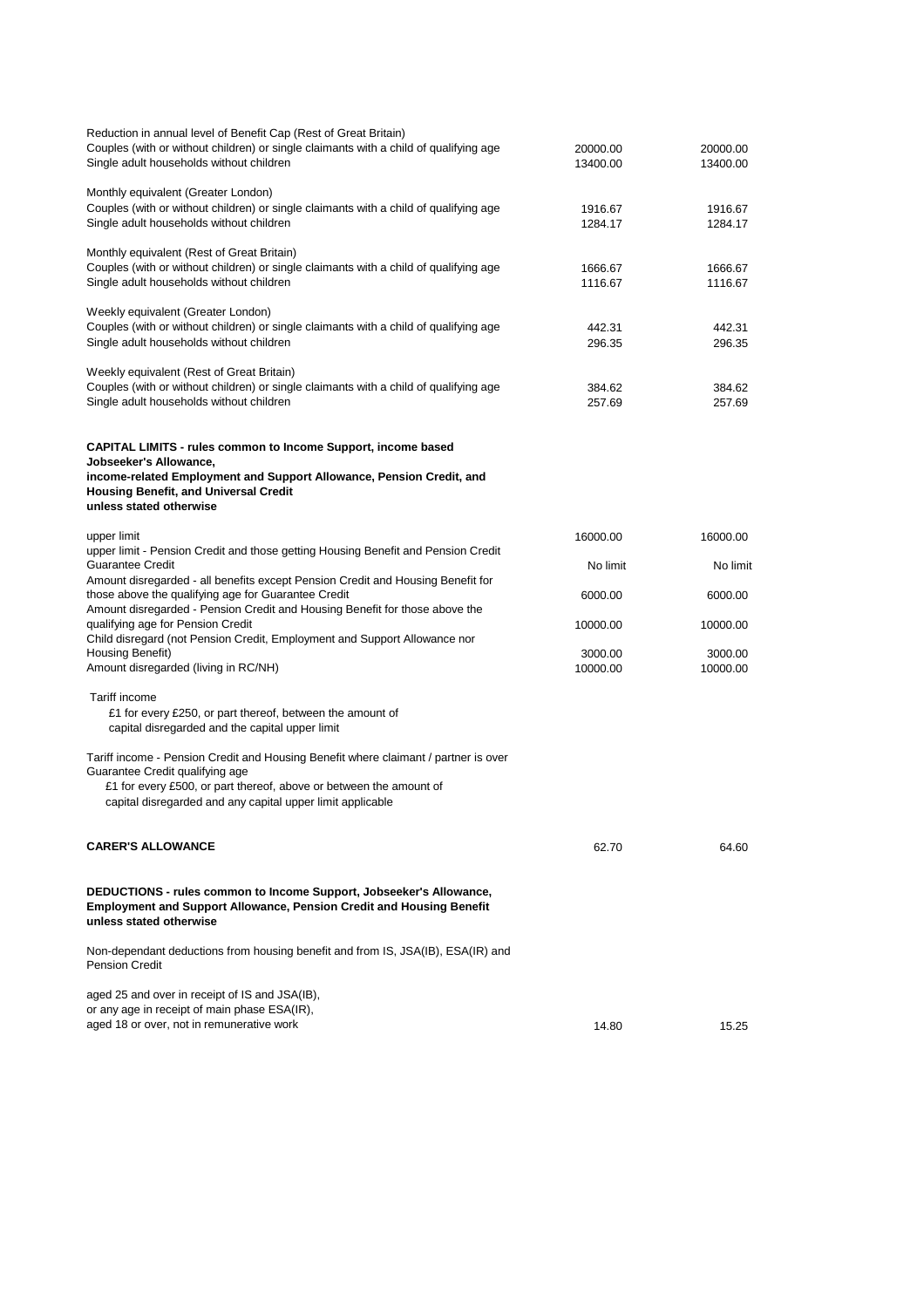| aged 18 or over and in remunerative work                                 |       |       |
|--------------------------------------------------------------------------|-------|-------|
| - gross income: less than £139                                           | 14.80 | 15.25 |
| - gross income: £139 to £203.99                                          | 34.00 | 35.00 |
| - gross income: £204 to £264.99                                          | 46.65 | 48.05 |
| - gross income: £265 to £353.99                                          | 76.35 | 78.65 |
| - gross income: £354 to £438.99                                          | 86.95 | 89.55 |
| - gross income: £439 and above                                           | 95.45 | 98.30 |
| Deductions from housing benefit                                          |       |       |
| Service charges for fuel                                                 |       |       |
| heating                                                                  | 28.80 | 30.30 |
| hot water                                                                | 3.35  | 3.50  |
| lighting                                                                 | 2.30  | 2.40  |
| cooking                                                                  | 3.35  | 3.50  |
| Amount ineligible for meals                                              |       |       |
| three or more meals a day                                                |       |       |
| single claimant                                                          | 27.10 | 27.90 |
| each person in family aged 16 or over                                    | 27.10 | 27.90 |
| each child under 16                                                      | 13.75 | 14.15 |
| less than three meals a day                                              |       |       |
| single claimant                                                          | 18.05 | 18.60 |
| each person in family aged 16 or over                                    | 18.05 | 18.60 |
| each child under 16                                                      | 9.10  | 9.35  |
| breakfast only - claimant and each member of the family                  |       |       |
|                                                                          | 3.35  | 3.45  |
| Amount for personal expenses (not HB)                                    | 24.25 | 25.00 |
| Third party deductions from IS, JSA(IB), ESA(IR) and Pension Credit for; |       |       |
| arrears of housing, fuel and water costs                                 | 3.70  | 3.70  |
| Council Tax etc. and deductions for ELDS and ILS.                        |       |       |
| child support, contribution towards maintenance (CTM)                    |       |       |
| standard deduction                                                       |       |       |
| lower deduction                                                          | 7.40  | 7.40  |
|                                                                          | 3.70  | 3.70  |
| arrears of Community Charge                                              |       |       |
| court order against claimant                                             | 3.70  | 3.70  |
| court order against couple                                               | 5.75  | 5.75  |
|                                                                          |       |       |
| fine or compensation order                                               |       |       |
| standard rate                                                            | 5.00  | 5.00  |
| lower rate                                                               | 3.70  | 3.70  |
| Maximum deduction rates for recovery of overpayments (not JSA(C)/ESA(C)) |       |       |
| ordinary overpayments                                                    | 11.10 | 11.10 |
| <b>Fraud Overpayments</b>                                                |       |       |
| Housing Benefit/ CTB only                                                | 18.50 | 18.50 |
| Benefits (not HB or Council Tax)                                         | 29.60 | 29.60 |
| Deductions from JSA(C) and ESA (C)                                       |       |       |
| Arrears of Comm. Charge & overpayment recovery                           |       |       |
| Age 16 - 24                                                              | 19.30 | 19.30 |
| Age 25 +                                                                 | 24.36 | 24.36 |
| Arrears of Council Tax & Fines                                           |       |       |
|                                                                          |       |       |
| Age 16 - 24                                                              | 23.16 | 23.16 |
| Age $25 +$<br>Maximum deduction for arrears of Child Maintenance         | 29.24 | 29.24 |
| Age 16 - 24                                                              |       |       |
|                                                                          | 19.30 | 19.30 |

Age 25 + 24.36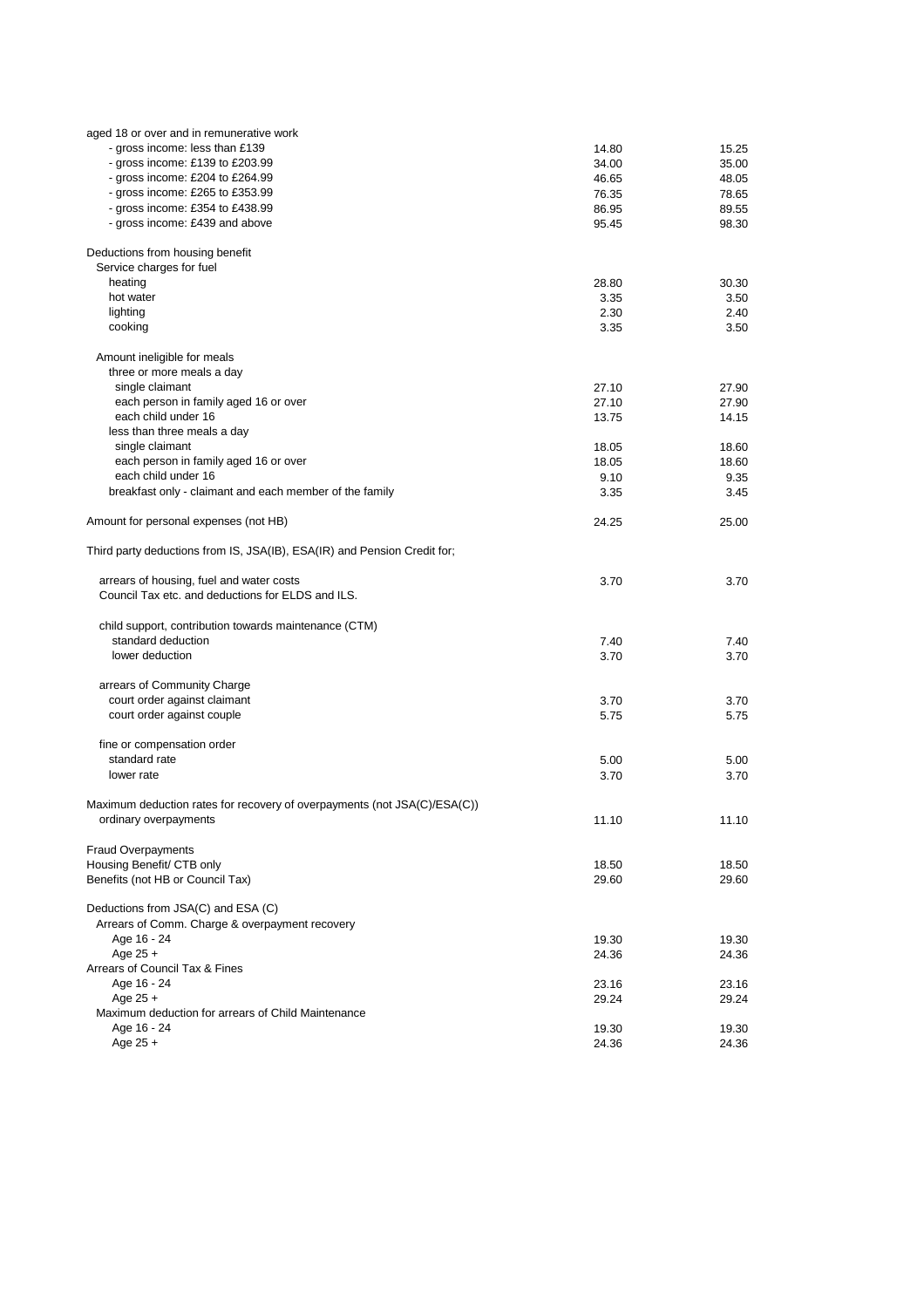#### **DEPENDENCY INCREASES**

Adult dependency increases for spouse or person looking after children - payable with;

| State Pension on own insurance (Cat A)                                             | 66.35  | 68.35  |
|------------------------------------------------------------------------------------|--------|--------|
| State Pension (non-contributory, Cat C)                                            | 39.70  | 40.90  |
| long term Incapacity Benefit                                                       | 61.80  | 63.65  |
| Unemployability Supplement.                                                        | 62.70  | 64.60  |
| Severe Disablement Allowance                                                       | 37.10  | 38.20  |
| Carer's Allowance                                                                  | 36.90  | 38.00  |
| short-term Incapacity Benefit (over state pension age)                             | 59.50  | 61.30  |
| short-term Incapacity Benefit (under State Pension age)                            | 48.15  | 49.60  |
| Child Dependency Increases - payable with;                                         |        |        |
| State Pension; Widowed Mothers/Parents Allowance;                                  | 11.35  | 11.35  |
| short-term Incapacity benefit - higher rate or over state pension age;             |        |        |
| long-term Incapacity Benefit; Carer's Allowance; Severe Disablement                |        |        |
| Unemployability Supplement.                                                        |        |        |
| NB - The rate of child dependency increase is adjusted where it is payable for the |        |        |
| eldest child for whom child benefit is also paid. The weekly rate in such cases is |        |        |
| reduced by the difference (less £3.65) between the ChB rates for the eldest and    | 8.00   | 8.00   |
| subsequent children.                                                               |        |        |
|                                                                                    |        |        |
| <b>DISABILITY LIVING ALLOWANCE</b>                                                 |        |        |
| Care Component                                                                     |        |        |
| Highest                                                                            | 83.10  | 85.60  |
| Middle                                                                             | 55.65  | 57.30  |
| Lowest                                                                             | 22.00  | 22.65  |
| <b>Mobility Component</b>                                                          |        |        |
| Higher                                                                             | 58.00  | 59.75  |
| Lower                                                                              | 22.00  | 22.65  |
| <b>DISREGARDS</b>                                                                  |        |        |
|                                                                                    |        |        |
| <b>Housing Benefit</b>                                                             |        |        |
| Earnings disregards                                                                |        |        |
| standard (single claimant)                                                         | 5.00   | 5.00   |
| couple                                                                             | 10.00  | 10.00  |
| higher (special occupations/circumstances)                                         | 20.00  | 20.00  |
| lone parent                                                                        | 25.00  | 25.00  |
| childcare charges                                                                  | 175.00 | 175.00 |
| childcare charges (2 or more children)                                             | 300.00 | 300.00 |
| permitted work higher                                                              | 120.00 | 125.50 |
| permitted work lower                                                               | 20.00  | 20.00  |
| Other Income disregards                                                            |        |        |
| adult maintenance disregard                                                        | 15.00  | 15.00  |
| war disablement pension and war widows pension                                     | 10.00  | 10.00  |
| widowed mothers/parents allowance                                                  | 15.00  | 15.00  |
| Armed Forces Compensation Scheme                                                   | 10.00  | 10.00  |
| student loan                                                                       | 10.00  | 10.00  |
| student's covenanted income                                                        | 5.00   | 5.00   |
| income from boarders (plus 50% of the balance)                                     | 20.00  | 20.00  |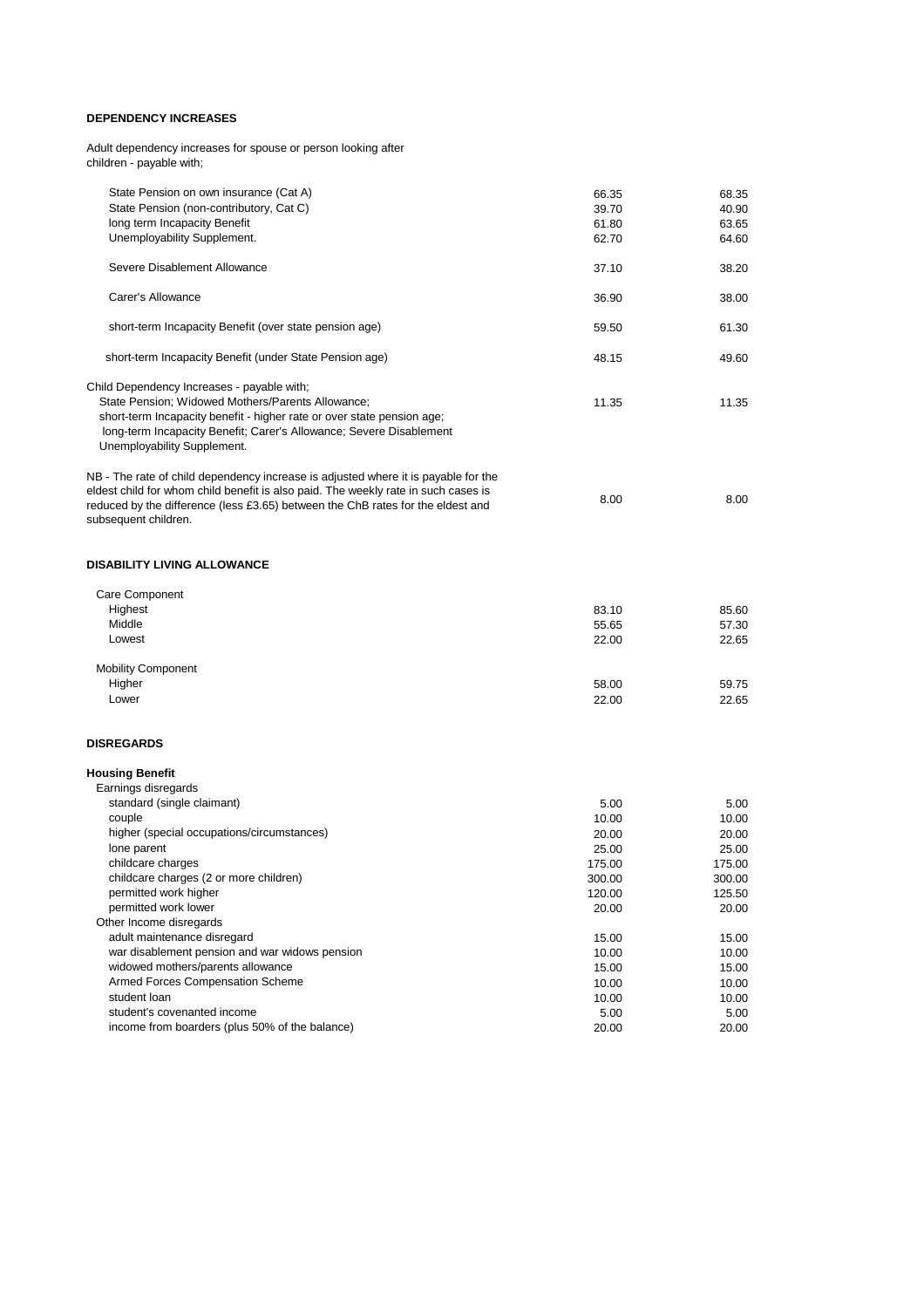| additional earnings disregard                                         | 17.10           | 17.10           |
|-----------------------------------------------------------------------|-----------------|-----------------|
| income from subtenants (£20 fixed from April 08)                      | 20.00           | 20.00           |
| Income Support, income-based Jobseeker's Allowance,                   |                 |                 |
| Income-related Employment and Support Allowance (ESA(IR)) and Pension |                 |                 |
| <b>Credit</b>                                                         |                 |                 |
| Earnings disregards                                                   |                 |                 |
| standard (single claimant) (not ESA(IR))                              | 5.00            | 5.00            |
| couple (not ESA(IR))                                                  | 10.00           | 10.00           |
| higher (special occupations/circumstances)                            | 20.00           | 20.00           |
| partner of claimant (ESA(IR))                                         | 20.00 (maximum) | 20.00 (maximum) |
| Other Income disregards                                               |                 |                 |
| war disablement pension and war widows pension                        | 10.00           | 10.00           |
| widowed mothers/parents allowance                                     | 10.00           | 10.00           |
| Armed Forces Compensation Scheme                                      | 10.00           | 10.00           |
| student Ioan (not Pension Credit)                                     | 10.00           | 10.00           |
| student's covenanted income (not Pension Credit)                      | 5.00            | 5.00            |
| income from boarders (plus 50% of the balance)                        | 20.00           | 20.00           |
| income from subtenants (£20 fixed from April 08)                      | 20.00           | 20.00           |
| <b>EARNINGS RULES</b>                                                 |                 |                 |
|                                                                       |                 |                 |
| Carer's Allowance                                                     | 116.00          | 120.00          |
| Limit of earnings from councillor's allowance                         | 120.00          | 125.50          |
| Permitted work earnings limit - higher                                | 120.00          | 125.50          |
| - lower                                                               | 20.00           | 20.00           |
| Industrial injuries unemployability supplement                        | 6240.00         | 6526.00         |
| permitted earnings level (annual amount)                              |                 |                 |
| Earnings level at which adult dependency (ADI) increases are          |                 |                 |
| affected with:                                                        |                 |                 |
| short-term incapacity benefit where claimant is                       |                 |                 |
| (a) under state pension age                                           | 48.15           | 49.60           |
| (b) over state pension age                                            | 59.50           | 61.30           |
| state pension, long term incapacity benefit,                          |                 |                 |
| severe disablement allowance, unemployability                         |                 |                 |
| supplement - payable when dependant                                   |                 |                 |
| (a) is living with claimant                                           | 73.10           | 73.10           |
| (b) still qualifies for the tapered earnings rule                     | 45.09           | 45.09           |
| Earnings level at which ADI is affected when dependant                |                 |                 |
| is not living with claimant;                                          |                 |                 |
| state pension,                                                        | 66.35           | 68.35           |
| long-term incapacity benefit,                                         | 61.80           | 63.65           |
| unemployability supplement,                                           | 62.70           | 64.60           |
| severe disablement allowance                                          | 37.10           | 38.20           |
| Carer's allowance                                                     | 36.90           | 38.00           |
| Earnings level at which child dependency increases                    |                 |                 |
| are affected                                                          |                 |                 |
| for first child                                                       | 230.00          | 235.00          |
| additional amount for each subsequent child                           | 30.00           | 31.00           |
|                                                                       |                 |                 |
|                                                                       |                 |                 |

#### Pension income threshold for incapacity benefit<br>
Pension income threshold for contributory Employment Support Allowance<br>
85.00 85.00 Pension income threshold for contributory Employment Support Allowance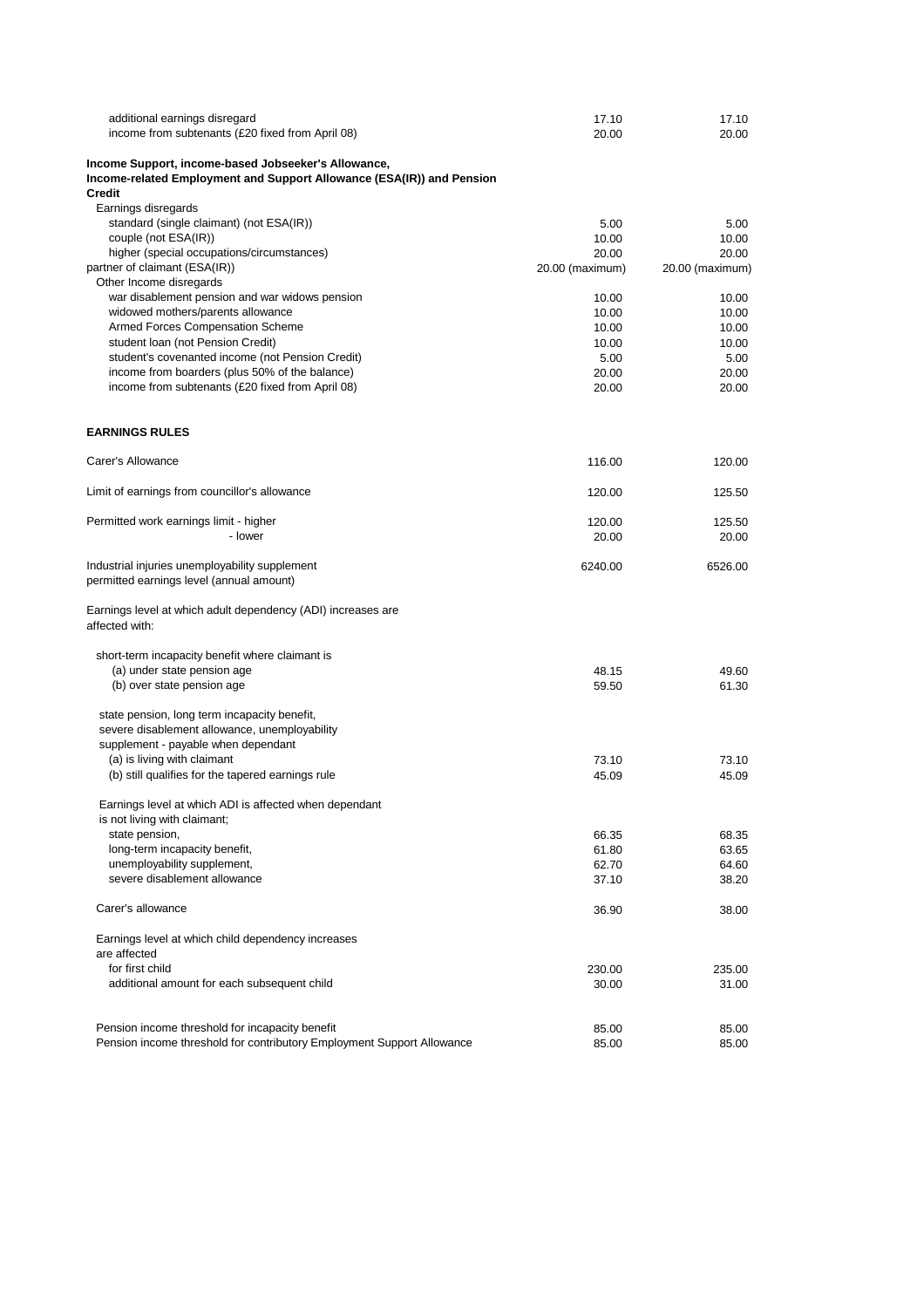#### **EMPLOYMENT AND SUPPORT ALLOWANCE**

| <b>Personal Allowances</b>                              |        |        |
|---------------------------------------------------------|--------|--------|
| Single                                                  |        |        |
| under 25                                                | 57.90  | 57.90  |
| 25 or over                                              | 73.10  | 73.10  |
| lone parent                                             |        |        |
| under 18                                                | 57.90  | 57.90  |
| 18 or over                                              | 73.10  | 73.10  |
| couple                                                  |        |        |
| both under 18                                           | 57.90  | 57.90  |
| both under 18 with child                                | 87.50  | 87.50  |
| both under 18 (main phase)                              | 73.10  | 73.10  |
| both under 18 with child (main phase)                   | 114.85 | 114.85 |
| one 18 or over, one under 18 (certain conditions apply) | 114.85 | 114.85 |
| both over 18                                            | 114.85 | 114.85 |
| claimant under 25, partner under 18                     | 57.90  | 57.90  |
| claimant 25 or over, partner under 18                   | 73.10  | 73.10  |
| claimant (main phase), partner under 18                 | 73.10  | 73.10  |
| Premiums                                                |        |        |
| enhanced disability                                     |        |        |
| single                                                  | 15.90  | 16.40  |
| couple                                                  | 22.85  | 23.55  |
| severe disability                                       |        |        |
| single                                                  | 62.45  | 64.30  |
| couple (lower rate)                                     | 62.45  | 64.30  |
| couple (higher rate)                                    | 124.90 | 128.60 |
| carer                                                   | 34.95  | 36.00  |
| pensioner                                               |        |        |
| single with WRAC                                        | 57.20  | 60.85  |
| single with support component                           | 49.70  | 52.25  |
| single with no component                                | 86.25  | 89.90  |
| couple with WRAC                                        | 99.35  | 104.90 |
| couple with support component                           | 91.85  | 96.30  |
| couple with no component                                | 128.40 | 133.95 |
| Components                                              |        |        |
| <b>Work-related Activity</b>                            | 29.05  | 29.05  |
| Support                                                 | 36.55  | 37.65  |
| <b>HOUSING BENEFIT</b>                                  |        |        |
| Personal allowances                                     |        |        |
| single                                                  |        |        |
| under 25                                                | 57.90  | 57.90  |
| 25 or over                                              | 73.10  | 73.10  |
| entitled to main phase ESA                              | 73.10  | 73.10  |

| lone parent |       |       |
|-------------|-------|-------|
| under 18    | 57.90 | 57.90 |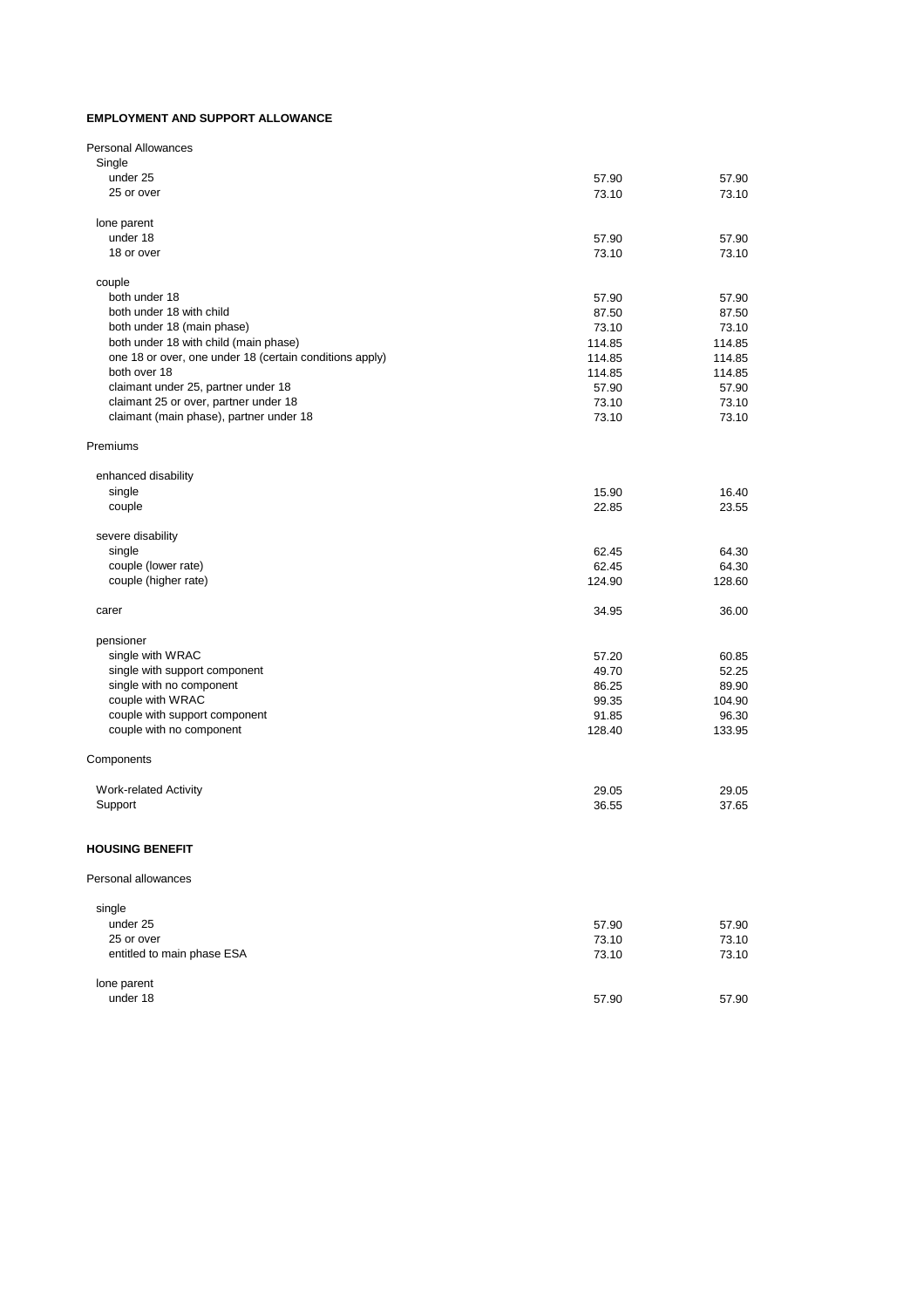| 18 or over                                                                          | 73.10           | 73.10           |
|-------------------------------------------------------------------------------------|-----------------|-----------------|
| entitled to main phase ESA                                                          | 73.10           | 73.10           |
|                                                                                     |                 |                 |
| couple<br>both under 18                                                             |                 |                 |
| one or both 18 or over                                                              | 87.50<br>114.85 | 87.50<br>114.85 |
| claimant entitled to main phase ESA                                                 | 114.85          | 114.85          |
|                                                                                     |                 |                 |
| dependent children                                                                  | 66.90           | 66.90           |
| pensioner                                                                           |                 |                 |
| single/lone parent has attained the qualifying age for Pension Credit but under 65. | 159.35          | 163.00          |
| couple – one or both has attained the qualifying age for Pension Credit but both    |                 |                 |
| under 65                                                                            | 243.25          | 248.80          |
| single / lone parent - 65 and over                                                  | 172.55          | 176.40          |
| couple - one or both 65 and over                                                    | 258.15          | 263.80          |
| polygamous marriage                                                                 |                 |                 |
| for the claimant and the other party to the marriage where no members of the        |                 |                 |
| marriage have attained the age of 65                                                | 243.25          | 248.80          |
| for each additional spouse who is a member of the same household as the claimant    |                 |                 |
| and no members of the marriage have attained the age of 65                          | 83.90           | 85.80           |
| for the claimant and the other party to the marriage where one or more of the       |                 |                 |
| members of the marriage are aged 65 or over                                         | 258.15          | 263.80          |
| for each additional spouse who is a member of the same household as the claimant    |                 |                 |
| and one or more of the members of the marriage are aged 65 or over                  | 85.60           | 87.40           |
| Premiums                                                                            |                 |                 |
| family                                                                              | 17.45           | 17.45           |
| family (lone parent rate)                                                           | 22.20           | 22.20           |
|                                                                                     |                 |                 |
| disability                                                                          |                 |                 |
| single                                                                              | 32.55           | 33.55           |
| couple                                                                              | 46.40           | 47.80           |
| enhanced disability                                                                 |                 |                 |
| single                                                                              | 15.90           | 16.40           |
| disabled child                                                                      | 24.78           | 25.48           |
| couple                                                                              | 22.85           | 23.55           |
|                                                                                     |                 |                 |
| severe disability                                                                   |                 |                 |
| single                                                                              | 62.45           | 64.30           |
| couple (lower rate)<br>couple (higher rate)                                         | 62.45<br>124.90 | 64.30<br>128.60 |
|                                                                                     |                 |                 |
| disabled child                                                                      | 60.90           | 62.86           |
|                                                                                     |                 |                 |
| carer                                                                               | 34.95           | 36.00           |
| <b>ESA</b> components                                                               |                 |                 |
| work-related activity                                                               | 29.05           | 29.05           |
| support                                                                             | 36.55           | 37.65           |
|                                                                                     |                 |                 |
| <b>INCAPACITY BENEFIT</b>                                                           |                 |                 |
| Long-term Incapacity Benefit                                                        | 106.40          | 109.60          |
| Short-term Incapacity Benefit (under state pension age)                             |                 |                 |
| lower rate                                                                          | 80.25           | 82.65           |

higher rate and the state of the state of the state of the state of the state of the state of the state of the state of the state of the state of the state of the state of the state of the state of the state of the state o

 Short-term Incapacity Benefit (over state pension age) lower rate 105.15 higher rate 109.60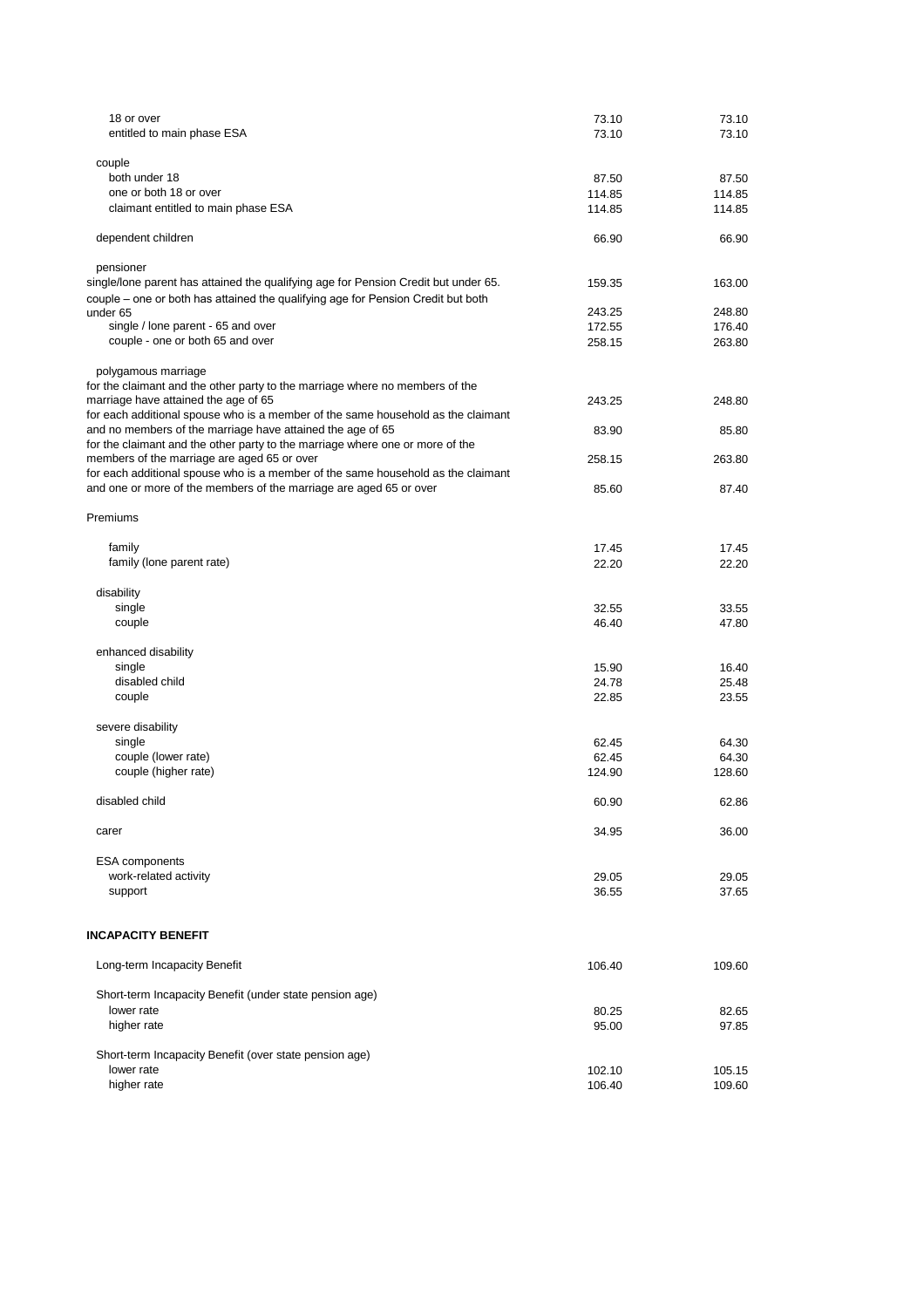| Increase of Long-term Incapacity Benefit for age<br>higher rate | 11.25<br>11.25 | 11.60<br>11.60 |
|-----------------------------------------------------------------|----------------|----------------|
| lower rate                                                      | 6.25           | 6.45           |
|                                                                 |                |                |
| Invalidity Allowance (Transitional)<br>higher rate              | 11.25          | 11.60          |
| middle rate                                                     | 6.25           | 6.45           |
| lower rate                                                      | 6.25           | 6.45           |
|                                                                 |                |                |
| <b>INCOME SUPPORT</b>                                           |                |                |
| <b>Personal Allowances</b>                                      |                |                |
| single                                                          |                |                |
| under 25<br>25 or over                                          | 57.90          | 57.90<br>73.10 |
|                                                                 | 73.10          |                |
| lone parent                                                     |                |                |
| under 18                                                        | 57.90          | 57.90          |
| 18 or over                                                      | 73.10          | 73.10          |
| couple                                                          |                |                |
| both under 18                                                   | 57.90          | 57.90          |
| both under 18 - higher rate                                     | 87.50          | 87.50          |
| one under 18, one under 25                                      | 57.90          | 57.90          |
| one under 18, one 25 and over                                   | 73.10          | 73.10          |
| both 18 or over                                                 | 114.85         | 114.85         |
| dependent children                                              | 66.90          | 66.90          |
| Premiums                                                        |                |                |
| family / lone parent                                            | 17.45          | 17.45          |
|                                                                 |                |                |
| pensioner (applies to couples only)                             | 128.40         | 133.95         |
| disability                                                      |                |                |
| single                                                          | 32.55          | 33.55          |
| couple                                                          | 46.40          | 47.80          |
| enhanced disability                                             |                |                |
| single                                                          | 15.90          | 16.40          |
| disabled child                                                  | 24.78          | 25.48          |
| couple                                                          | 22.85          | 23.55          |
| severe disability                                               |                |                |
| single                                                          | 62.45          | 64.30          |
| couple (lower rate)                                             | 62.45          | 64.30          |
| couple (higher rate)                                            | 124.90         | 128.60         |
| disabled child                                                  | 60.90          | 62.86          |
|                                                                 |                |                |
| carer                                                           | 34.95          | 36.00          |
| Relevant sum for strikers                                       | 40.50          | 40.50          |
|                                                                 |                |                |

# **INDUSTRIAL DEATH BENEFIT**

| Widow's pension |        |        |
|-----------------|--------|--------|
| higher rate     | 122.30 | 125.95 |
| lower rate      | 36.69  | 37.79  |

Widower's pension 125.95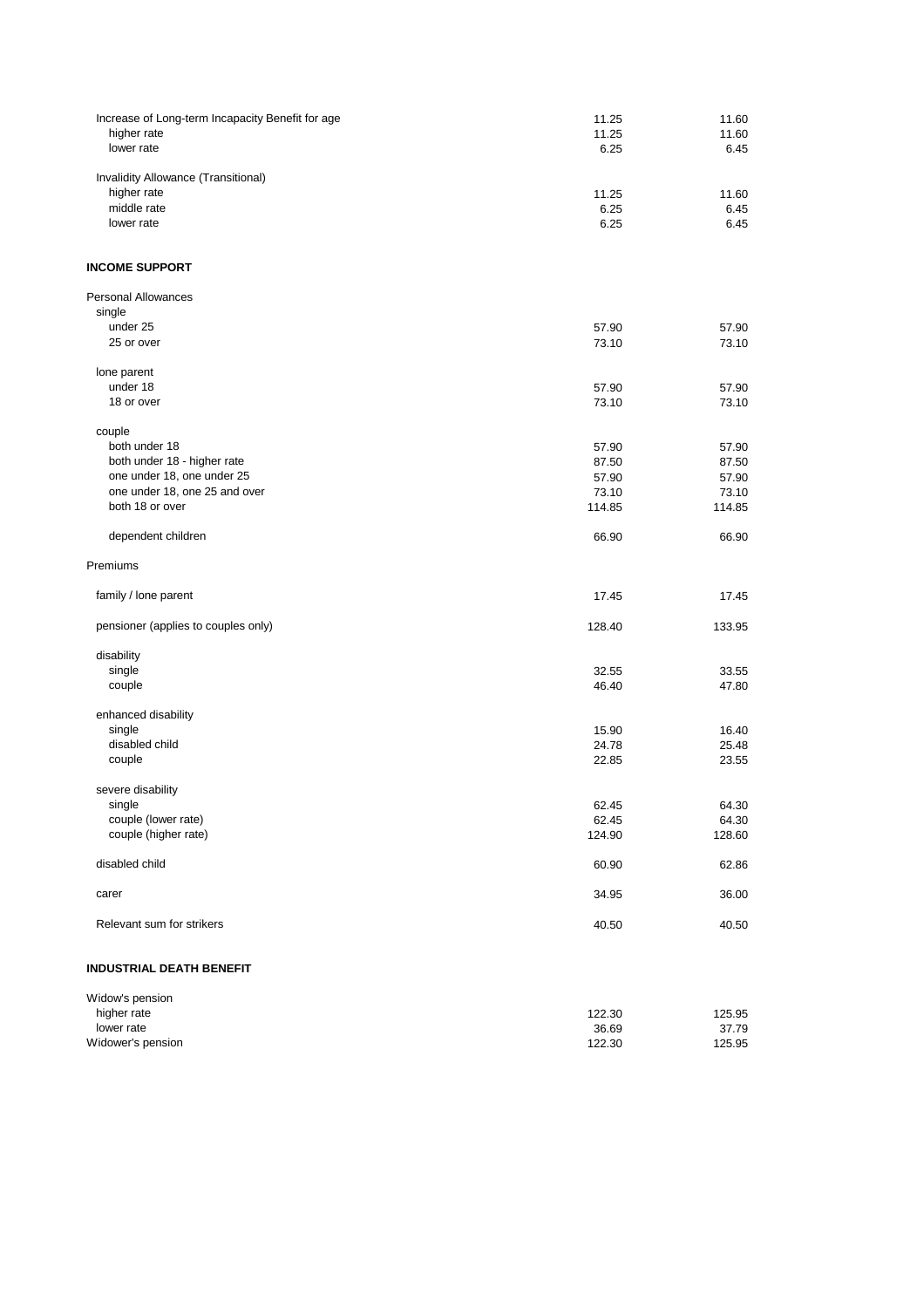#### **INDUSTRIAL INJURIES DISABLEMENT BENEFIT**

| Standard rate                              |          |          |
|--------------------------------------------|----------|----------|
| 100%                                       | 169.70   | 174.80   |
| 90%                                        | 152.73   | 157.32   |
| 80%                                        | 135.76   | 139.84   |
| 70%                                        | 118.79   | 122.36   |
| 60%                                        | 101.82   | 104.88   |
| 50%                                        | 84.85    | 87.40    |
| 40%                                        | 67.88    | 69.92    |
| 30%                                        | 50.91    | 52.44    |
| 20%                                        | 33.94    | 34.96    |
| Maximum life gratuity (lump sum)           | 11260.00 | 11600.00 |
| <b>Unemployability Supplement</b>          | 104.90   | 108.05   |
| increase for early incapacity              |          |          |
| higher rate                                | 21.70    | 22.35    |
| middle rate                                | 14.00    | 14.40    |
| lower rate                                 | 7.00     | 7.20     |
|                                            |          |          |
| Maximum reduced earnings allowance         | 67.88    | 69.92    |
| Maximum retirement allowance               | 16.97    | 17.48    |
| Constant attendance allowance              |          |          |
| exceptional rate                           | 135.80   | 139.80   |
| intermediate rate                          | 101.85   | 104.85   |
| normal maximum rate                        | 67.90    | 69.90    |
| part-time rate                             | 33.95    | 34.95    |
|                                            |          |          |
| Exceptionally severe disablement allowance | 67.90    | 69.90    |
| <b>JOBSEEKER'S ALLOWANCE</b>               |          |          |
| Contribution based JSA - Personal rates    |          |          |
| under 25                                   | 57.90    | 57.90    |
| 25 or over                                 | 73.10    | 73.10    |
| Income-based JSA - personal allowances     |          |          |
| under 25                                   | 57.90    | 57.90    |
| 25 or over                                 | 73.10    | 73.10    |
| lone parent                                |          |          |
| under 18                                   | 57.90    | 57.90    |
| 18 or over                                 | 73.10    | 73.10    |
|                                            |          |          |
| couple                                     |          |          |
| both under 18                              | 57.90    | 57.90    |
| both under 18 - higher rate                | 87.50    | 87.50    |
| one under 18, one under 25                 | 57.90    | 57.90    |
| one under 18, one 25 and over              | 73.10    | 73.10    |
| both 18 or over                            | 114.85   | 114.85   |
| dependent children                         | 66.90    | 66.90    |
| Premiums                                   |          |          |
| family / lone parent                       | 17.45    |          |
|                                            |          | 17.45    |

pensioner<br>single<br>couple single 86.25 89.90 couple 128.40 2012 133.95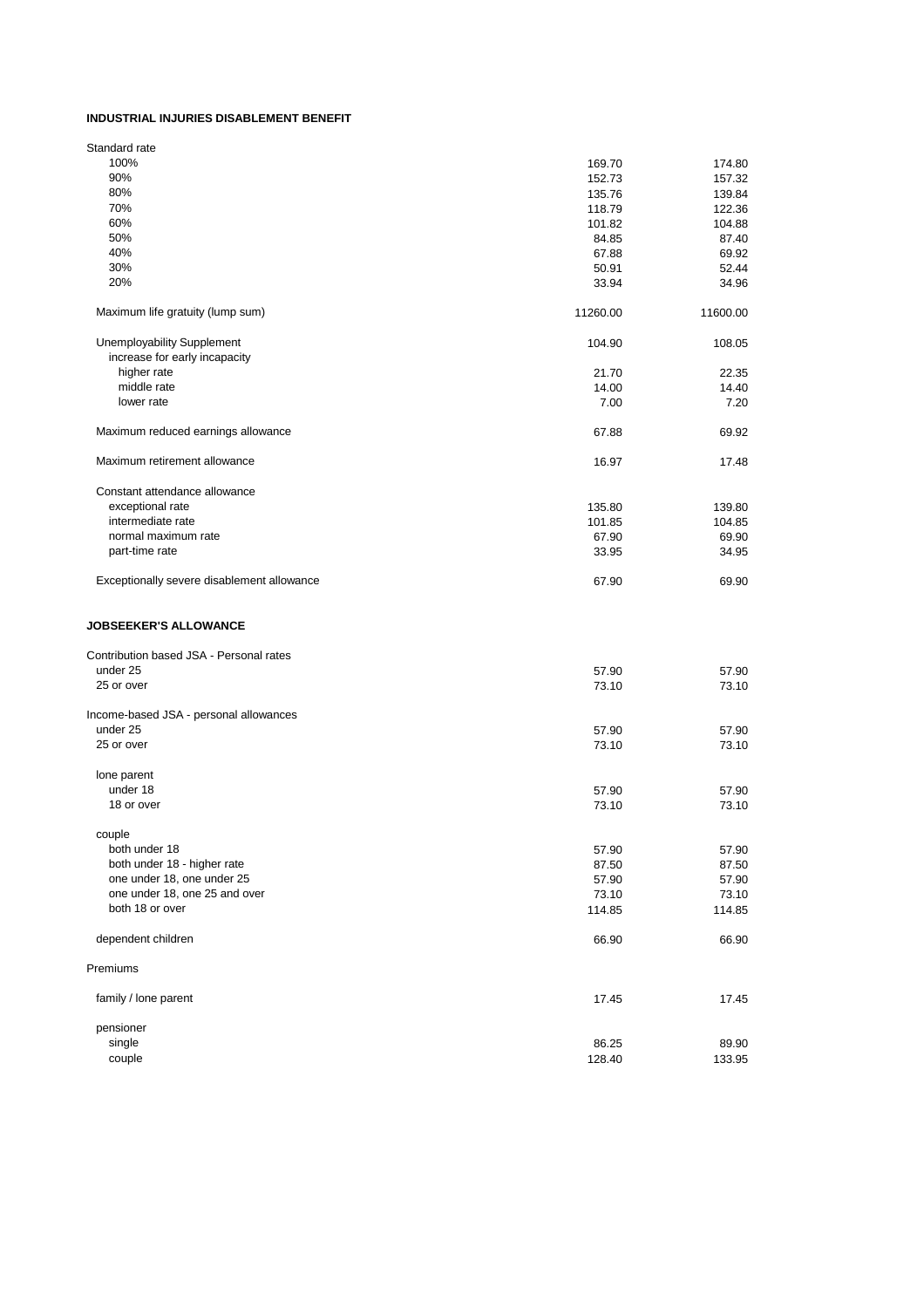| disability                                                  |        |        |
|-------------------------------------------------------------|--------|--------|
| single                                                      | 32.55  | 33.55  |
| couple                                                      | 46.40  | 47.80  |
| enhanced disability                                         |        |        |
| single                                                      | 15.90  | 16.40  |
| disabled child                                              | 24.78  | 25.48  |
| couple                                                      | 22.85  | 23.55  |
| severe disability                                           |        |        |
| single                                                      | 62.45  | 64.30  |
| couple (lower rate)                                         | 62.45  | 64.30  |
| couple (higher rate)                                        | 124.90 | 128.60 |
| disabled child                                              | 60.90  | 62.86  |
| carer                                                       | 34.95  | 36.00  |
| Prescribed sum for strikers                                 | 40.50  | 40.50  |
|                                                             |        |        |
| <b>MATERNITY ALLOWANCE</b>                                  |        |        |
| Standard rate                                               | 140.98 | 145.18 |
| MA threshold                                                | 30.00  | 30.00  |
| <b>PENSION CREDIT</b>                                       |        |        |
|                                                             |        |        |
| Standard minimum guarantee                                  |        |        |
| single                                                      | 159.35 | 163.00 |
| couple                                                      | 243.25 | 248.80 |
| Additional amount for severe disability                     |        |        |
| single                                                      | 62.45  | 64.30  |
| couple (one qualifies)                                      | 62.45  | 64.30  |
| couple (both qualify)                                       | 124.90 | 128.60 |
| Additional amount for carers                                | 34.95  | 36.00  |
| Savings credit                                              |        |        |
| threshold - single                                          | 137.35 | 140.67 |
| threshold - couple                                          | 218.42 | 223.82 |
| maximum - single                                            | 13.20  | 13.40  |
| maximum - couple                                            | 14.90  | 14.99  |
| Amount for claimant and first spouse in polygamous marriage | 243.25 | 248.80 |
| Additional amount for additional spouse                     | 83.90  | 85.80  |
| Non-State Pensions (for Pension Credit purposes)            |        |        |
| Statutory minimum increase to non-state pensions            | 1.00%  | 3.00%  |
|                                                             |        |        |
| PERSONAL INDEPENDENCE PAYMENT                               |        |        |
| Daily living component                                      |        |        |
| Enhanced                                                    | 83.10  | 85.60  |
| Standard                                                    | 55.65  | 57.30  |
| Mobility component                                          |        |        |
| Enhanced                                                    | 58.00  | 59.75  |

Standard 22.00 22.65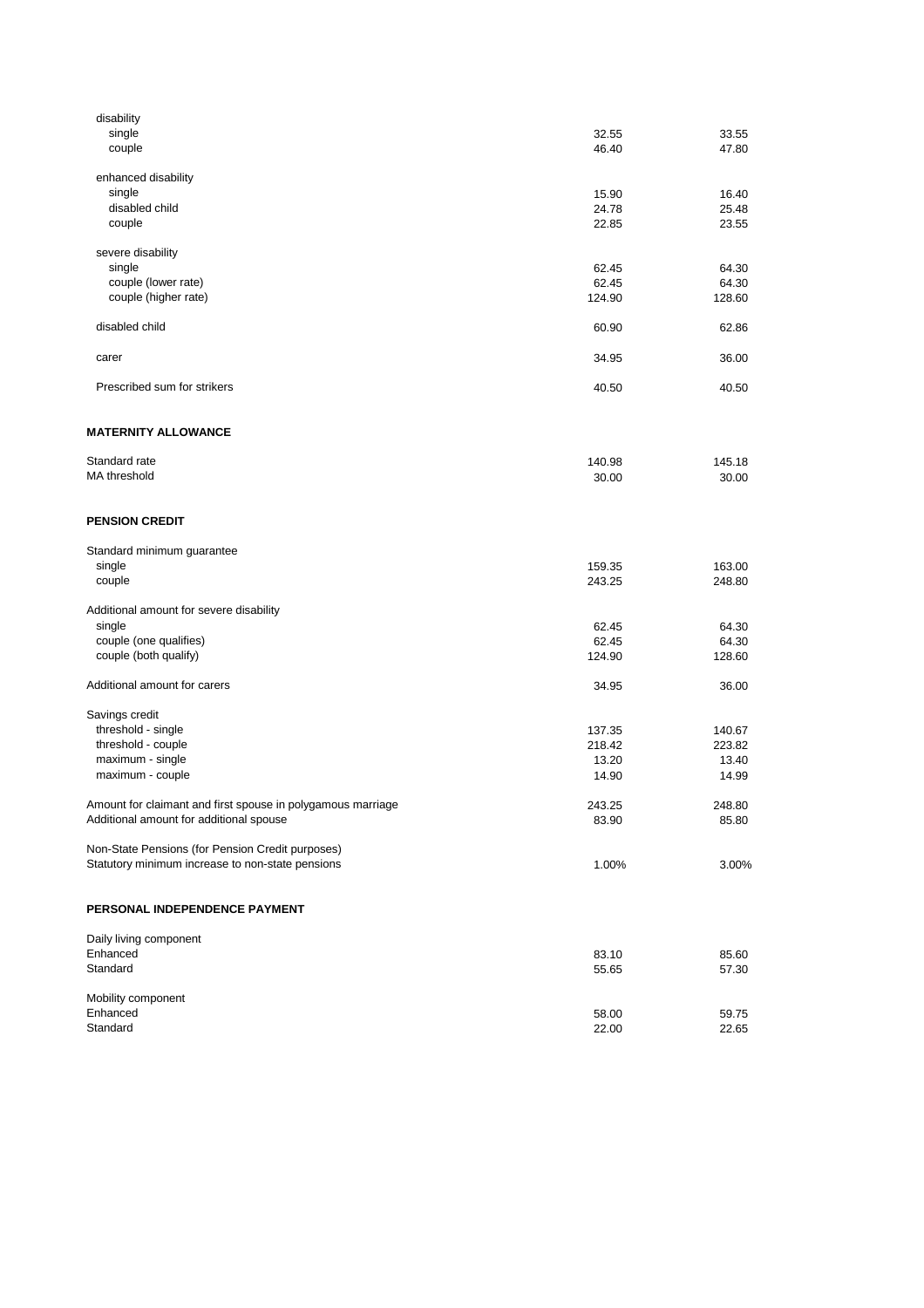#### **SEVERE DISABLEMENT ALLOWANCE**

| Basic rate                                                             | 75.40   | 77.65          |
|------------------------------------------------------------------------|---------|----------------|
| Age-related addition (from Dec 90)                                     |         |                |
| Higher rate                                                            | 11.25   | 11.60          |
| Middle rate                                                            | 6.25    | 6.45           |
| Lower rate                                                             | 6.25    | 6.45           |
| <b>STATE PENSION</b>                                                   |         |                |
| <b>New State Pension</b>                                               |         |                |
| Full rate                                                              | 159.55  | 164.35         |
| Transitional rate below full rate                                      | 2.5056% | 3.0085%        |
| <b>Protected Payment</b>                                               | 1.00%   | 3.00%          |
| Increments - own (based on deferred new State Pension)                 | 1.00%   | 3.00%          |
| Increments - inherited (based on deferred old State Pension)           | 1.00%   | 3.00%          |
| <b>Old State Pension</b>                                               |         |                |
| Category A or B basic pension                                          | 122.30  | 125.95         |
| Category B (lower) basic pension - spouse or civil partner's insurance | 73.30   | 75.50          |
| Category C or D - non-contributory                                     | 73.30   | 75.50          |
| Additional pension                                                     | 1.00%   | 3.00%          |
| Maximum additional pension (own + inherited)                           | 167.26  | 172.28         |
|                                                                        |         |                |
| Increments to:-<br>Basic pension                                       | 1.00%   |                |
| Additional pension                                                     | 1.00%   | 3.00%<br>3.00% |
| <b>Graduated Retirement Benefit (GRB)</b>                              | 1.00%   | 3.00%          |
| Inheritable lump sum                                                   | 1.00%   | 3.00%          |
|                                                                        |         |                |
| Contracted-out Deduction from AP in respect of                         | Nil     | Nil            |
| pre-April 1988 contracted-out earnings                                 |         |                |
| Contracted-out Deduction from AP in respect of                         |         |                |
| contracted-out earnings from April 1988 to 1997                        | 1.00%   | 3.00%          |
| <b>Graduated Retirement Benefit (unit)</b>                             | 0.1343  | 0.1383         |
|                                                                        |         |                |
| Increase of long term incapacity for age                               | 1.00%   | 3.00%          |
| Addition at age 80                                                     | 0.25    | 0.25           |
| Increase of Long-term incapacity for age                               |         |                |
| higher rate                                                            | 21.70   | 22.35          |
| lower rate                                                             | 10.90   | 11.25          |
| Invalidity Allowance (Transitional) for State Pension recipients       |         |                |
| higher rate                                                            | 21.70   | 22.35          |
| middle rate                                                            | 14.00   | 14.40          |
| lower rate                                                             | 7.00    | 7.20           |
|                                                                        |         |                |
| <b>STATUTORY ADOPTION PAY</b>                                          |         |                |

| Earnings threshold   | 113.00 | 116.00 |
|----------------------|--------|--------|
| <b>Standard Rate</b> | 140.98 | 145.18 |

### **STATUTORY MATERNITY PAY**

| $\overline{\phantom{a}}$<br>Earnings threshold | 113.00 | 116.00 |
|------------------------------------------------|--------|--------|
| Standard rate                                  | 140.98 | 145.18 |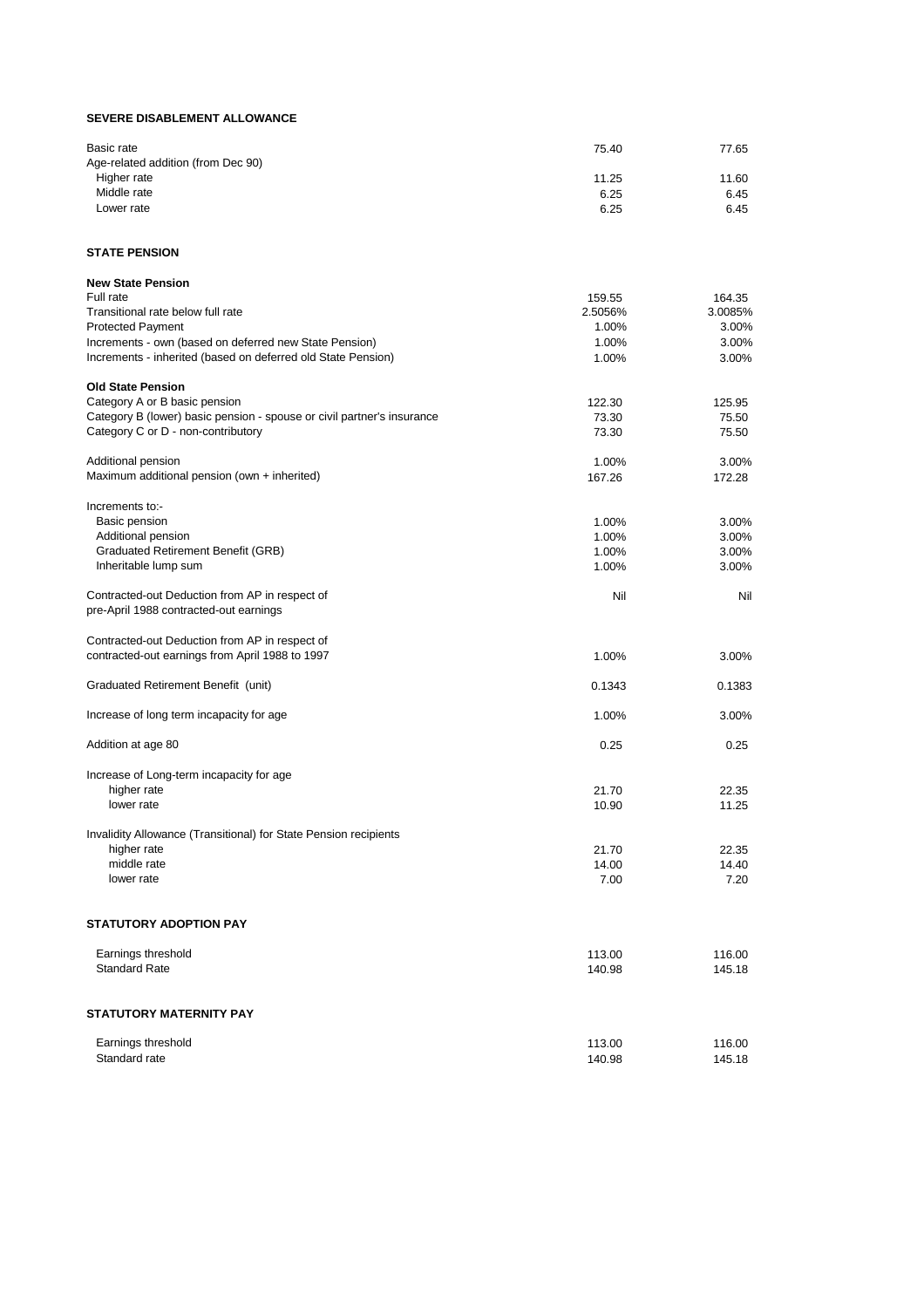#### **STATUTORY PATERNITY PAY**

| Earnings threshold<br><b>Standard Rate</b>                                            | 113.00<br>140.98 | 116.00<br>145.18 |
|---------------------------------------------------------------------------------------|------------------|------------------|
| <b>STATUTORY SHARED PARENTAL PAY</b>                                                  |                  |                  |
| Earnings threshold<br>Standard rate                                                   | 113.00<br>140.98 | 116.00<br>145.18 |
| <b>STATUTORY SICK PAY</b>                                                             |                  |                  |
| Earnings threshold<br>Standard rate                                                   | 113.00<br>89.35  | 116.00<br>92.05  |
| <b>UNIVERSAL CREDIT (monthly rates)</b>                                               |                  |                  |
| Universal Credit Minimum Amount                                                       | 0.01             | 0.01             |
| <b>Universal Credit Amounts</b><br>Standard allowance<br>Single                       |                  |                  |
| Single under 25                                                                       | 251.77           | 251.77           |
| Single 25 or over                                                                     | 317.82           | 317.82           |
| Couple                                                                                |                  |                  |
| Joint claimants both under 25                                                         | 395.20           | 395.20           |
| Joint claimants, one or both 25 or over<br>Child amounts                              | 498.89           | 498.89           |
| First child (born prior to 6 April 2017)                                              | 277.08           | 277.08           |
| Second/ subsequent child (born on or after 6 April 2017)                              | 231.67           | 231.67           |
| Disabled child additions                                                              |                  |                  |
| Lower rate addition                                                                   | 126.11           | 126.11           |
| Higher rate addition                                                                  | 372.30           | 383.86           |
| Limited Capability for Work amount                                                    | 126.11           | 126.11           |
| Limited Capability for Work and Work-Related Activity amount                          | 318.76           | 328.32           |
| Carer amount<br>Childcare costs amount                                                | 151.89           | 156.45           |
| Maximum for one child                                                                 | 646.35           | 646.35           |
| Maximum for two or more children                                                      | 1108.04          | 1108.04          |
| Non-dependants' housing cost contributions                                            | 70.06            | 72.16            |
|                                                                                       |                  |                  |
| Work allowances                                                                       |                  |                  |
| Higher work allowance (no housing amount)                                             |                  |                  |
| One or more dependent children or limited capability for work<br>Lower work allowance |                  |                  |
| One or more dependent children or limited capability for work                         | 397.00<br>192.00 | 397.00<br>192.00 |
|                                                                                       |                  |                  |
| Assumed income from capital for every £250 or part thereof, between capital           |                  |                  |
| disregard and upper capital limit                                                     | 4.35             | 4.35             |
| <b>UC Daily Reduction</b>                                                             |                  |                  |
| 100% reduction - High, medium or low level sanctions apply - claimants aged 18 or     |                  |                  |
| over                                                                                  |                  |                  |
| Single                                                                                |                  |                  |
| Single under 25                                                                       | 8.20             | 8.20             |
| Single 25 or over                                                                     | 10.40            | 10.40            |

# Couple

Joint claimants both under 25 (per sanctioned claimant) 6.40 6.40 Joint claimants, one or both 25 or over and one is sanctioned (per sanctioned claimant) 8.20 8.20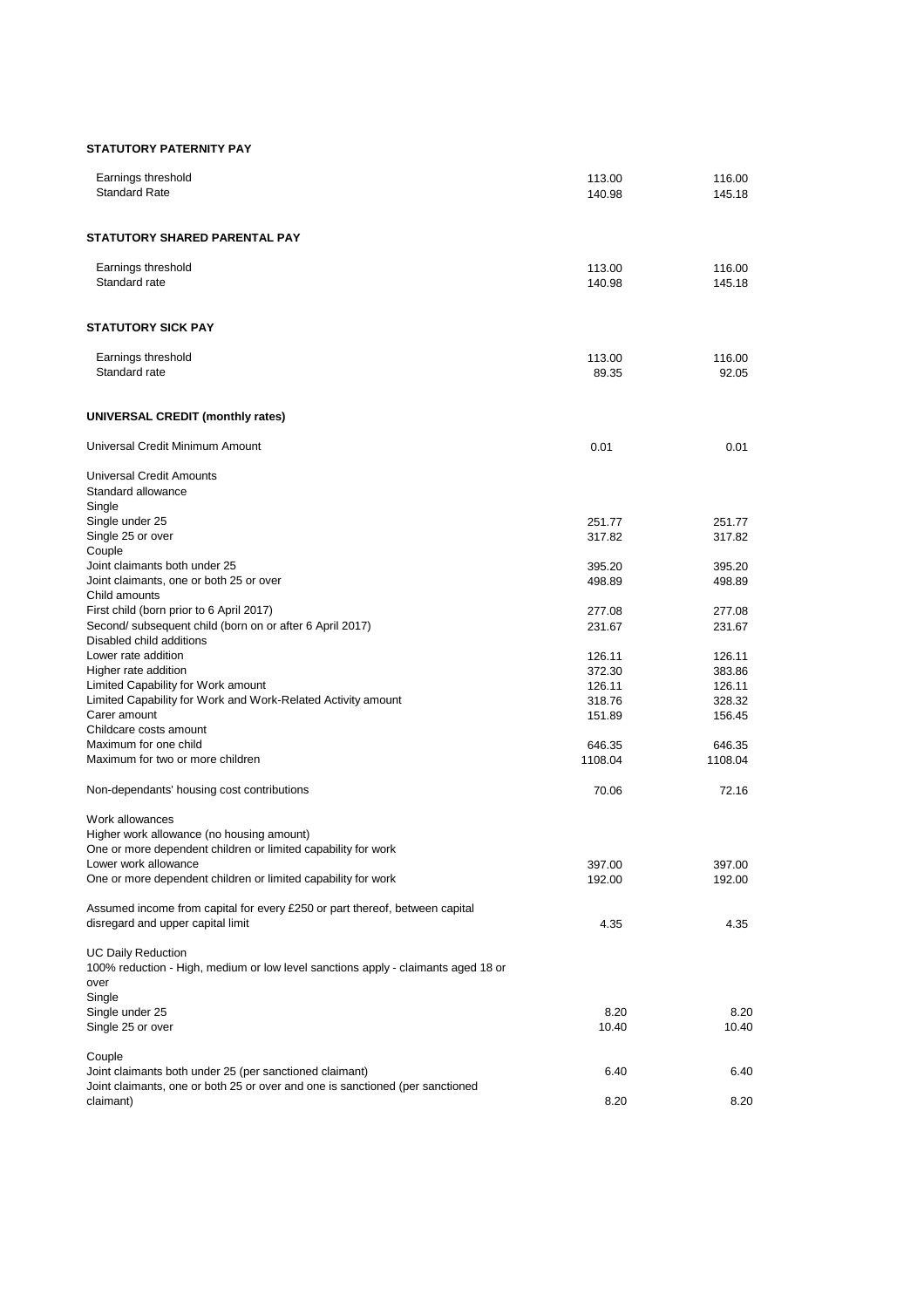| 40% reduction - Lowest level sanction applies                                                                                                        |                |                |
|------------------------------------------------------------------------------------------------------------------------------------------------------|----------------|----------------|
| Single                                                                                                                                               | 3.30           | 3.30           |
| Single under 25<br>Single 25 or over                                                                                                                 | 4.10           | 4.10           |
|                                                                                                                                                      |                |                |
| Couple                                                                                                                                               |                |                |
| Joint claimants both under 25 (per sanctioned claimant)                                                                                              | 2.50           | 2.50           |
| Joint claimants, one or both 25 or over (per sanctioned claimant)                                                                                    | 3.20           | 3.20           |
| Third Party Deductions at 5% of UC Standard Allowance (excludes deductions for<br>rent and service charges included in rent)                         |                |                |
| Single                                                                                                                                               |                |                |
| Single under 25                                                                                                                                      | 12.59          | 12.59          |
| Single 25 or over                                                                                                                                    | 15.89          | 15.89          |
|                                                                                                                                                      |                |                |
| Couple<br>Joint claimants both under 25                                                                                                              |                |                |
| Joint claimants, one or both 25 or over                                                                                                              | 19.76<br>24.94 | 19.76<br>24.94 |
|                                                                                                                                                      |                |                |
| Maximum deductions for Fines                                                                                                                         | 108.35         | 108.35         |
| Minimum deductions for rent and service charges included in rent at 10% of UC<br>Standard Allowance (10% minimum introduced from Nov 2014)<br>Single |                |                |
| Single under 25                                                                                                                                      | 25.18          | 25.18          |
| Single 25 or over                                                                                                                                    | 31.78          | 31.78          |
| Couple<br>Joint claimants both under 25                                                                                                              | 39.52          | 39.52          |
| Joint claimants, one or both 25 or over                                                                                                              | 49.89          | 49.89          |
| Maximum deductions for rent and service charges included in rent at 20% of UC<br>Standard Allowance (20% maximum introduced from Nov 2014)<br>Single |                |                |
| Single under 25                                                                                                                                      | 50.35          | 50.35          |
| Single 25 or over                                                                                                                                    | 63.56          | 63.56          |
| Couple                                                                                                                                               |                |                |
| Joint claimants both under 25                                                                                                                        | 79.04          | 79.04          |
| Joint claimants, one or both 25 or over                                                                                                              | 99.78          | 99.78          |
| Overall Maximum deduction Rate at 40% of UC Standard Allowance:                                                                                      |                |                |
| Single                                                                                                                                               |                |                |
| Single under 25                                                                                                                                      | 100.71         | 100.71         |
| Single 25 or over                                                                                                                                    | 127.13         | 127.13         |
|                                                                                                                                                      |                |                |
| Couple<br>Joint claimants both under 25                                                                                                              | 158.08         | 158.08         |
| Joint claimants, one or both 25 or over                                                                                                              | 199.56         | 199.56         |
|                                                                                                                                                      |                |                |
| Fraud Overpayments, Recoverable Hardship Payments and Administrative<br>Penalties at 40% of UC Standard Allowance<br>Single                          |                |                |
| Single under 25                                                                                                                                      | 100.71         | 100.71         |
| Single 25 or over                                                                                                                                    | 127.13         | 127.13         |
|                                                                                                                                                      |                |                |
| Couple<br>Joint claimants both under 25                                                                                                              | 158.08         | 158.08         |
| Joint claimants, one or both 25 or over                                                                                                              | 199.56         | 199.56         |